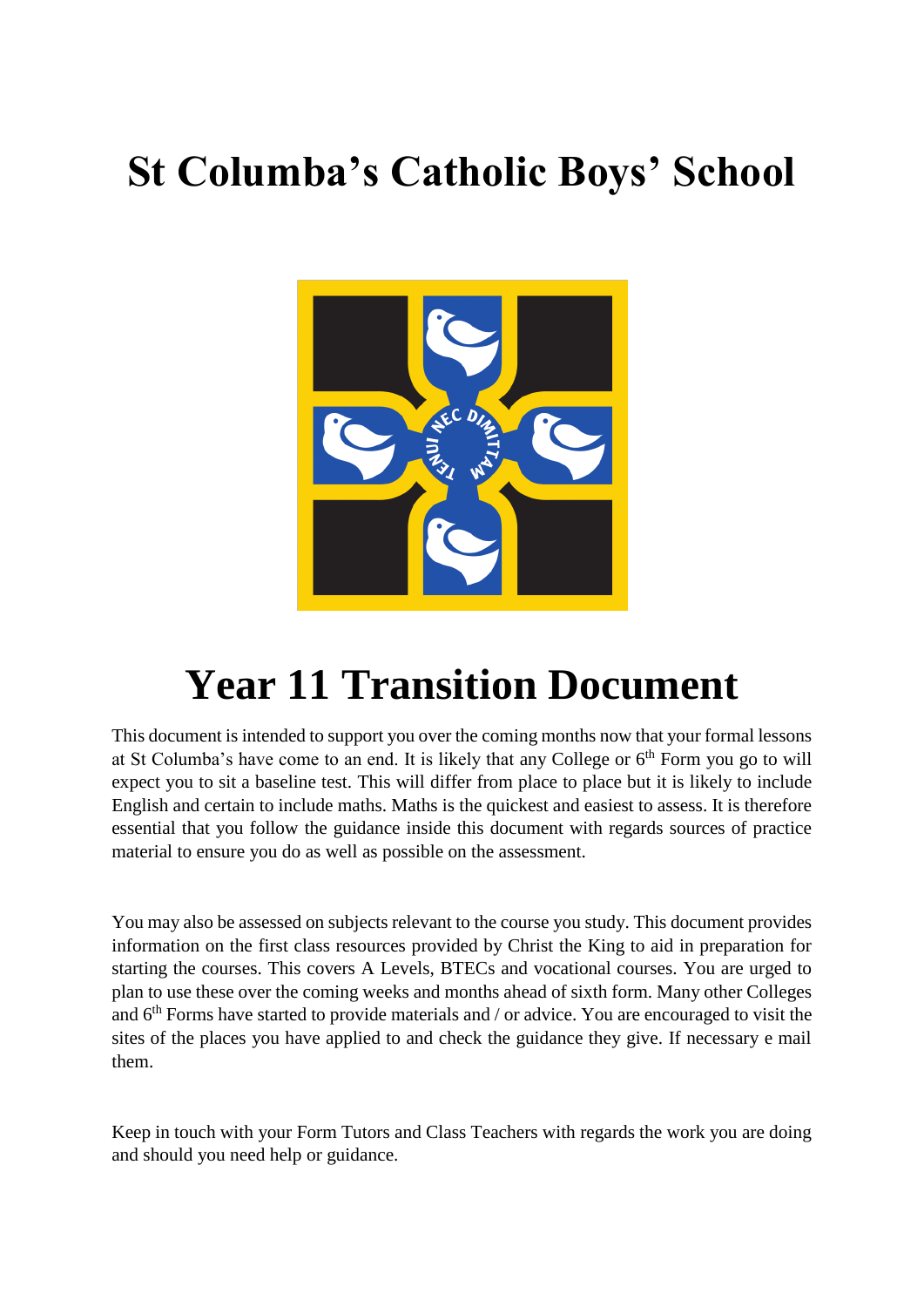

# **Year 11 Virtual School**

At Christ the King Sixth Forms we know this is a difficult time for many year 11 students and we want you to know we are here to support you.

We've created a Year 11 Virtual school on our website. packed with resources to help you with your transition to post 16 study such as:

- Transition booklets for all the subjects we offer at Christ the King Sixth Forms, which includes activities for you to complete, online and reading resources
- A Free careers download activity pack
- The contact details for our careers team, where you can access specialised careers advice

You can enter the Year 11 Virtual School and access all the information by visiting:

www.ctk.ac.uk/year-11-careers-advice

Many St Columba's boys will go to Christ the King. On the CtK website is their fantastic Year 11 Virtual School to support you in transitioning from GCSE to A level. Work to support the start of every subject is available.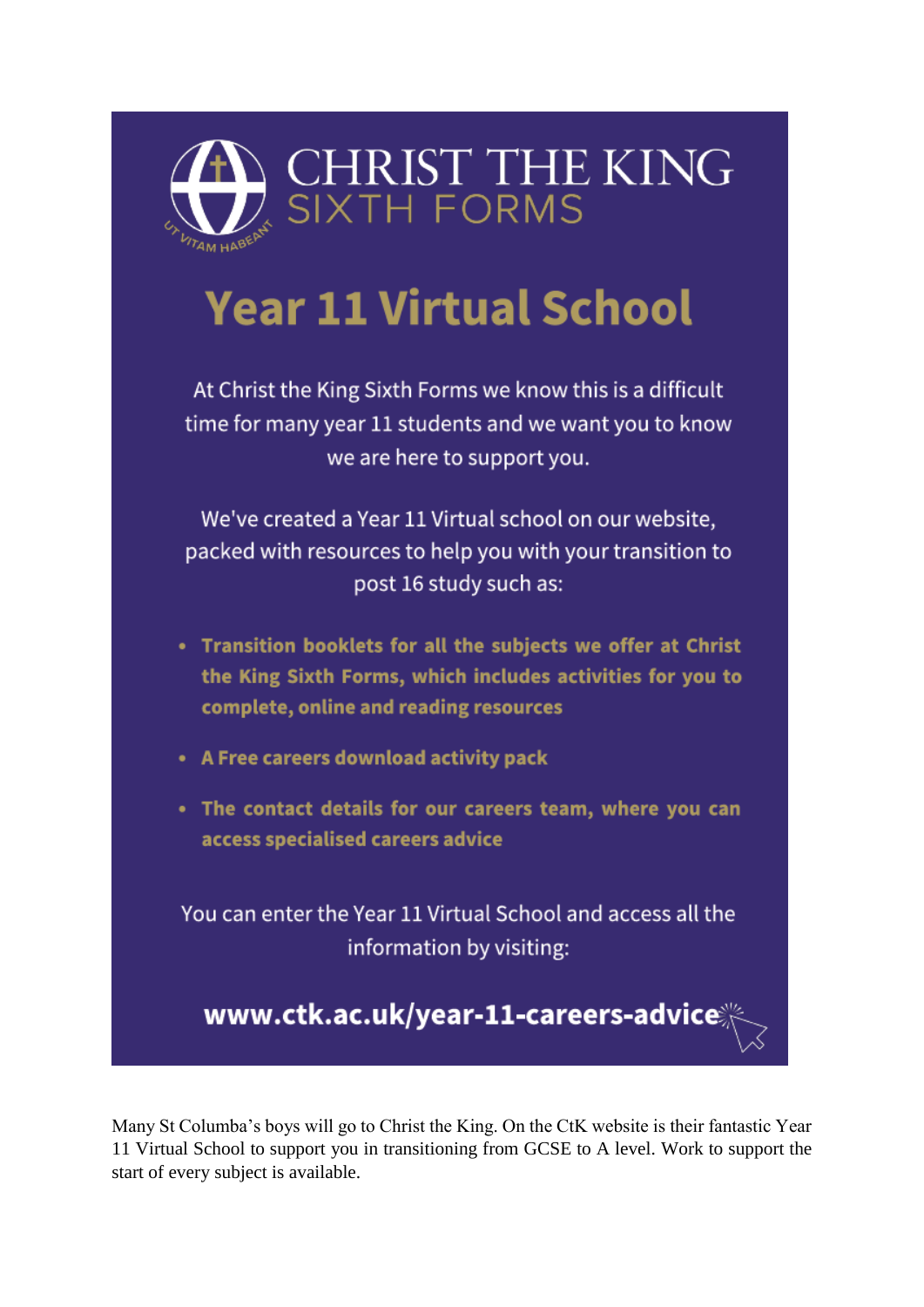### **Advice on Baseline Testing**

It is likely that the entry assessment will include a maths element and logically that can be assessed through a GCSE maths style test. You were exceptionally well-prepared by the Maths Department to do these tests and will need to maintain this by regular practice. It is strongly recommended that you utilise all the papers given you over the course of Year 11 and the shutdown period as well as using the school's resources such as GCSE Pod and MathsWatch. Many will have access to Mathsbuster which again gets you practising on the areas of weakness. The following websites have a wide range of material and practice papers:

- Corbett Maths
- Maths Genie
- Maths Made Easy

English assessment is likely to be along the lines of your GCSE English Language paper. Revisiting the work you have done for this regular will be essential – you could utilise GCSE Pod focusing on the Language elements. An excellent way to prepare for this would be to plan to go through all of Mr Bruff's English Language videos on his Youtube Channel – there are plenty of them there!

Other subjects are less likely to be assessed unless you are studying related subjects. Science is a subject that all students study – potentially that is a subject that could be assessed – and will certainly be assessed if you are taking an A level or BTEC related to it. However, if you are not happy with the GCSE results you receive on August 20 there should be an opportunity to re-sit exams in October & November.

The Christ the King resources have plenty of suggestions on how to prepare for studies. Many of the museums mentioned have virtual tours you can do should the lockdown restrictions remain in place.

### **Other Work You Can Do**

In the years ahead you may be asked what did you do during the 2020 Shutdown. It could be something that comes up in an interview for a University or for a job. Now is the time to make decisions to shape the rest of your life. Why not consider taking an online course that has a qualification at the end of it? Providers are making the courses free at the moment. Two sources are:

The Open University - <https://www.open.edu/openlearn/free-courses/full-catalogue>

Massive Open Online Courses (MOOC) - <https://www.mooc.org/>

The range on both of these sites is incredible touching on every conceivable topic. From programming to business, personal development to languages. Start planning for your future today.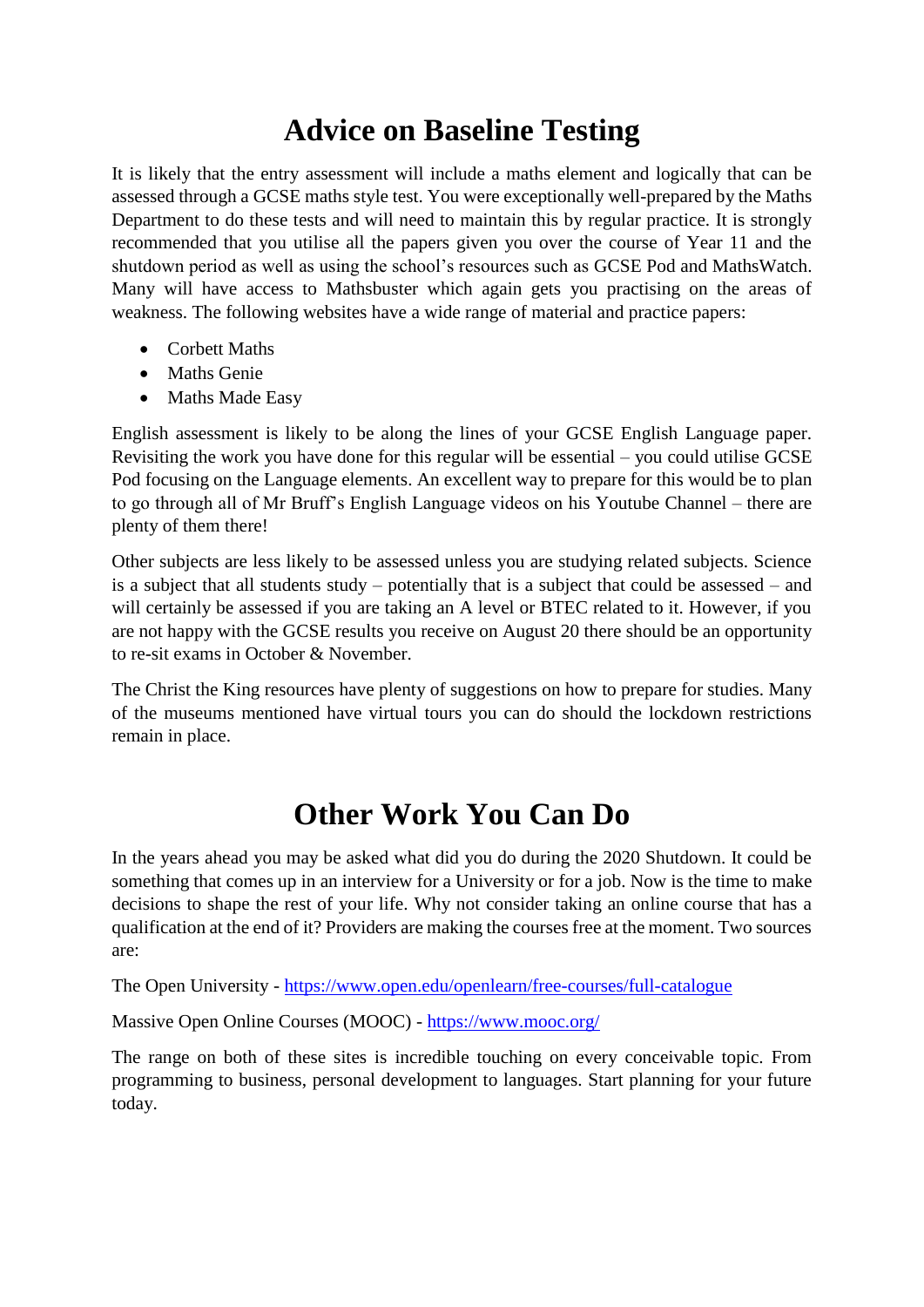### **Subject information from St Columba's**

#### **Art**

A-level Art and Design follows a similar form to the GCSE course, in that students are encouraged to explore and research their own interests across different Artists and traditions in the development of their own original artworks. It is therefore the level of specialisation that makes Level 3 distinct to Level 2; students have more time to work on and refine their work to a higher level.

With this in mind, and the focus for A level Art being the continuation of skills across different media at a higher level, Mrs Archer has initially researched and sourced a number of short Youtube videos from Art galleries around the world. Some of these video shorts provide a virtual experience of specific gallery environments whilst others focus on a more indepth examination of a particular artist and their work. These video shorts are located at the end of this document and also on the COVID 19 page of the school website.

This is an effective way to bridge GCSE to A-level work as it attempts to widen the cultural scope of Art and Design education, necessarily more limited at Level 2. By looking into some of the riches of world art and the institutions behind them (the galleries) as well as a more advanced engagement with specific artists and their work, it gives Y11 students the chance to understand some of the different challenges and opportunities that A-level will offer them.

#### **Computing**

Continue developing programming skills via sites such as SoloLearn or taking the courses on numerous programming languages on the Open University and / or MOOC websites.

#### **English**

To study English at a higher level the following needs to be considered:

Key skills for developments

- Reading critically
- Reading widely
- Watching plays
- Extended writing.
- Being in touch with the wider world

Resources to prepare

- Extended reading and research topics on Revenge Tragedy and The Jazz Age
- Extended reading/ writing tasks on The Handmaid's tale
- $\bullet$  A Level reading list your College or  $6<sup>th</sup>$  Form
- Use of Ted Talks
- Watching the free plays shown by the National Theatre/ Globe etc on Youtube then writing reviews/critiques.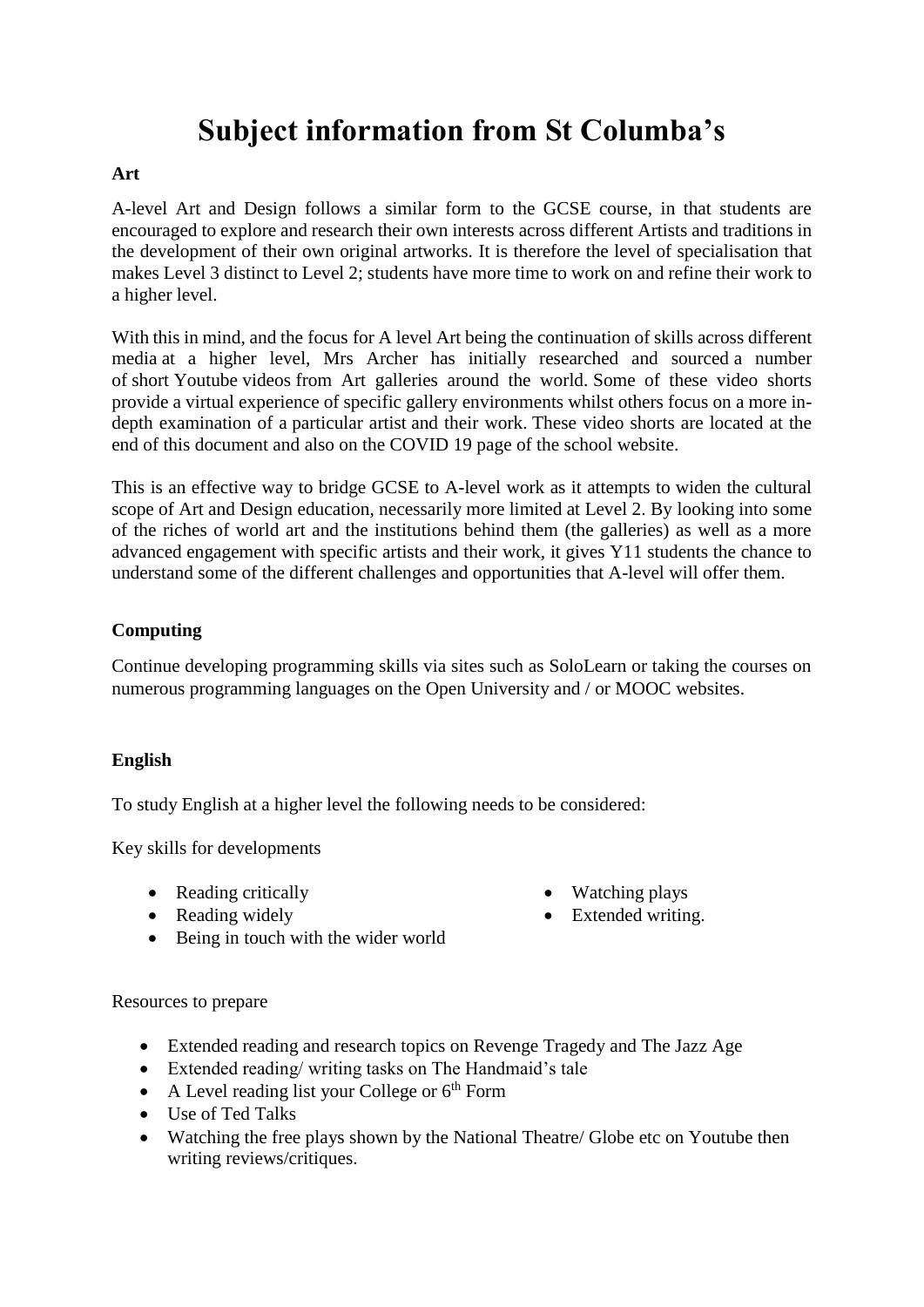#### **History**

Preparation for history at A Level will be very dependent on the exam board studied and the Units chosen be the individual school. You are strongly encouraged to visit the College / School website and look for the details of the course you hope to study and prepare as guided.

General interest material can be found via various History Websites and Podcasts, all of which have been made very accessible during this shutdown period.

#### **Maths**

Many of you are disappointed that you do not get to showcase your knowledge and skills this summer. But remember the new GCSE maths curriculum was designed to deepen your understanding of maths and acquire sought after problem-solving skills that can be used in everyday life. So, it is important that you keep practising your maths. Below are some resources that you can make use of in this time and the maths department have tried to include some fresh ones. Finally, we want to say thank you for all your hard work over the last 5 years at St Columba's, please do not let it go to waste. We wish you all the very best for your futures and look forward to hearing about your success in the years to come.

| <b>Resource</b> | <b>Brief</b>      | Website/video                                    |
|-----------------|-------------------|--------------------------------------------------|
|                 | description       |                                                  |
| Beat the nation | Spices up your    | http://mrbartonmaths.com/btn/#foundation         |
|                 | revision and gets |                                                  |
|                 | you thinking      | Includes both foundation and higher.             |
|                 | harder. Go        |                                                  |
|                 | through the       |                                                  |
|                 | worst answered    |                                                  |
|                 | questions. Can    |                                                  |
|                 | you get each      |                                                  |
|                 | question, right?  |                                                  |
| <b>Bitesize</b> | Online study      | https://www.bbc.co.uk/bitesize/examspecs/z9p3mnb |
|                 | support resource  |                                                  |
|                 | designed to help  |                                                  |
|                 | learning,         |                                                  |
|                 | revision and      |                                                  |
|                 | homework!         |                                                  |
| Corbettmaths    | <b>Includes</b>   | https://corbettmaths.com/                        |
|                 | teaching videos,  |                                                  |
|                 | worksheets,       |                                                  |
|                 | exam style        |                                                  |
|                 | questions and     |                                                  |
|                 | not forgetting    |                                                  |
|                 | your 5 a day!     |                                                  |
| Emaths          | Quizzes, video    | https://emaths.co.uk/index.php/student-          |
|                 | lessons, games    | resources/other-resources/mathematics-glossary   |
|                 | and maths         |                                                  |
|                 | glossary.         |                                                  |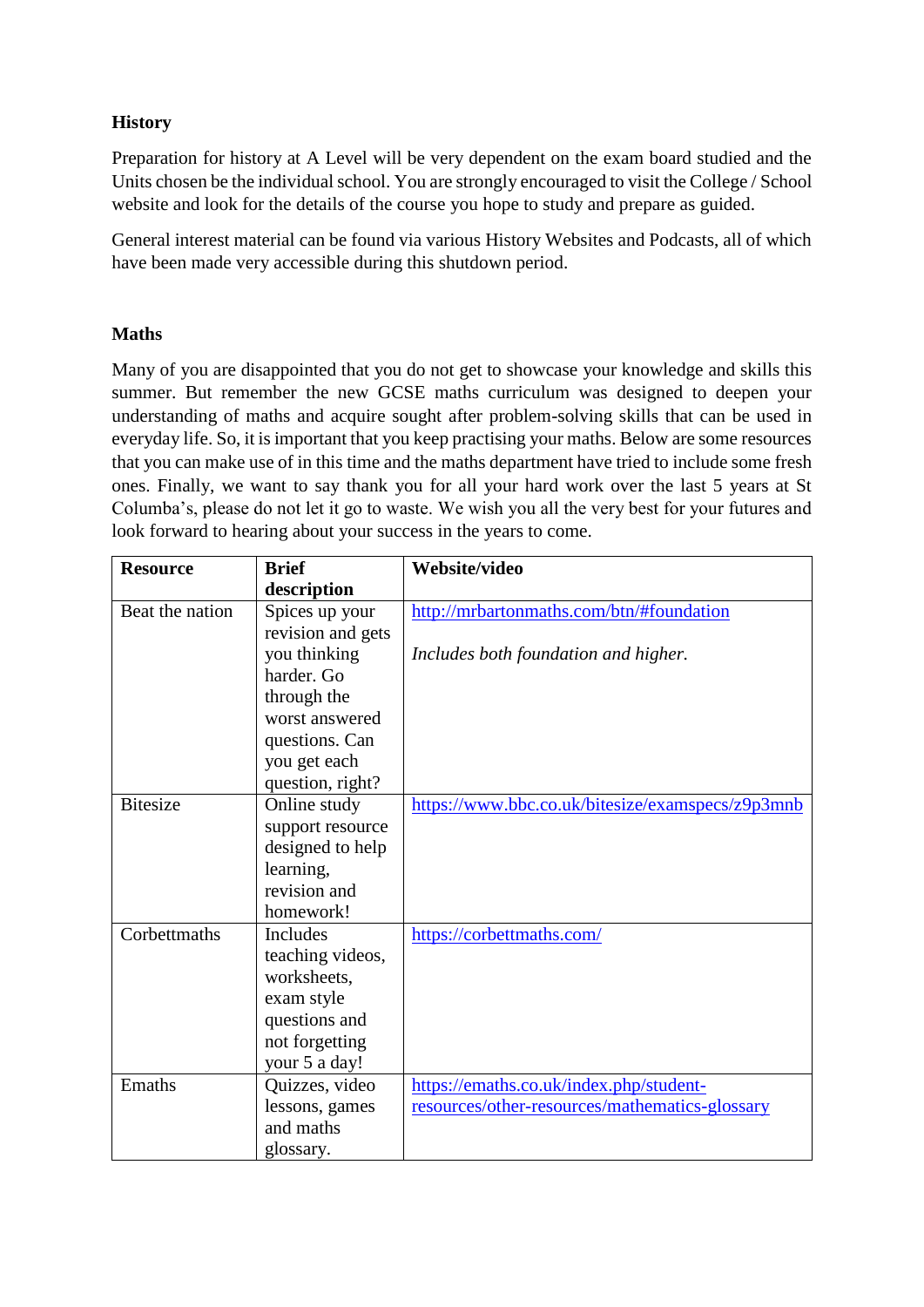| Mathswatch   | Videos,           | https://vle.mathswatch.co.uk/vle/        |
|--------------|-------------------|------------------------------------------|
|              | interactive       |                                          |
|              | questions and     |                                          |
|              | worksheets.       |                                          |
| Doddle       | Presentations,    | https://www.doddlelearn.co.uk/app/login? |
|              | quizzes and       |                                          |
|              | worksheets.       |                                          |
| Mathsgenie   | Exam style        | https://www.mathsgenie.co.uk/gcse.html   |
|              | questions, past   |                                          |
|              | papers and        |                                          |
|              | videos.           |                                          |
| Maths is fun | Examples,         | https://www.mathsisfun.com/              |
|              | definitions for   |                                          |
|              | maths vocab,      |                                          |
|              | maths and logic   |                                          |
|              | games.            |                                          |
| Mathsbot     | Exam style        | https://mathsbot.com/#GCSE%20Resources   |
|              | questions, skills |                                          |
|              | tests, practice   |                                          |
|              | papers, recall    |                                          |
|              | and recap,        |                                          |
|              | retrieval facts.  |                                          |

#### **Preparing for AS/A level maths**

| <b>Resource</b>  | <b>Brief description</b> | Website/video                                |
|------------------|--------------------------|----------------------------------------------|
| A level maths    | Tutorials for            | https://alevelmathsrevision.com/bridging-    |
| revision         | practising the skills    | the-gap $/$                                  |
|                  | that all prospective     |                                              |
|                  | A level Maths            |                                              |
|                  | students should be       |                                              |
|                  | fluent in.               |                                              |
| Bridging the gap | Focused on               | https://cttc.staffs.sch.uk/Maths%20-         |
| booklet (1)      | developing skills        | %20bridging%20task.pdf                       |
|                  | with an emphasis on      |                                              |
|                  | real fluency in          |                                              |
|                  | algebra.                 |                                              |
| M4ths.com        | Video series             | http://m4ths.com/gcse-to-a-level-bridge.html |
|                  | labelled 'The Jump'      |                                              |
|                  | builds on skills         |                                              |
|                  | learned at KS4 and       |                                              |
|                  | ensures a solid base     |                                              |
|                  | prior to starting A      |                                              |
|                  | level maths.             |                                              |
| Bridging the gap | Designed to brush        | http://www.launceston-                       |
| booklet (2)      | you up on some of        | college.cornwall.sch.uk/wp-                  |
|                  | the skills learned at    | content/uploads/2014/09/Bridge-to-A-         |
|                  | GCSE. Studying           | Level.pdf                                    |
|                  | AS/A level maths is      |                                              |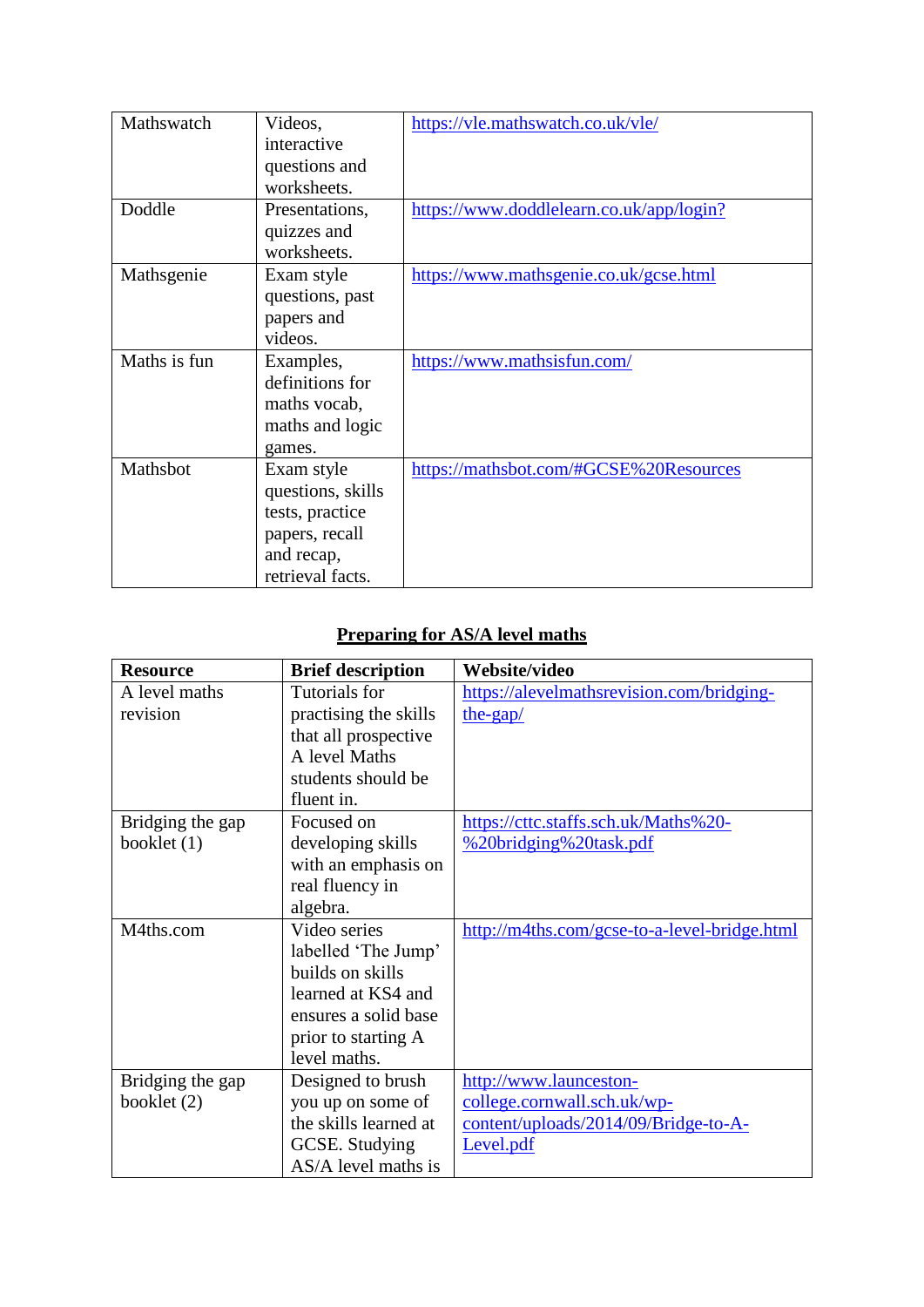| about learning to<br>solve problems and<br>getting stuck is part<br>of the learning<br>process. |  |
|-------------------------------------------------------------------------------------------------|--|
|                                                                                                 |  |

### Pure mathematics is, in its way, the poetry of logical ideas.

(Albert Einstein)

#### **Modern Foreign Languages**

If you are considering A Level French it is vital you keep practising to keep your vocabulary alive and your knowledge of the grammatical rules learnt over the past five years. Listening to Podcasts in French will help you develop skills. Why not consider taking a course in another language on the MOOC or Open University websites.

#### **Religious Studies**

Religious Studies is a great subject to help you build a wide range of skills, including improving your skills as a writer, speaker and thinker.

Even though you haven't been able to finish your Year 11 course this year, you can still practise and develop Religious Studies skills at home. You can read, watch and listen to interesting ideas and think about the opinions expressed. How far do they match your own views? What might someone say if they had a very different opinion? Keep up your writing skills by putting your ideas down on paper – try, if you can, to handwrite, just to keep up the practice of handwriting so that your writing isn't completely illegible by the time you go back to school.

**Reading** good quality writing is the best way of improving your own writing. As you read a good writer, you will gain a better understanding of the meanings of new words and the ways in which carefully chosen words and punctuation can add real emphasis to someone's argument. Different writers express themselves in different ways, and by reading them you will develop your own 'voice'. Reading also helps with more basic skills such as spelling, because if you see a word written down often enough, you will know when it 'looks right' when you write the same word yourself.

**Thinking skills** can be developed if you try to take a questioning attitude to the things you watch, hear and read. Do you agree with what's being said? If you watch a film where people have different attitudes towards something, which do you agree with most, or least, and why?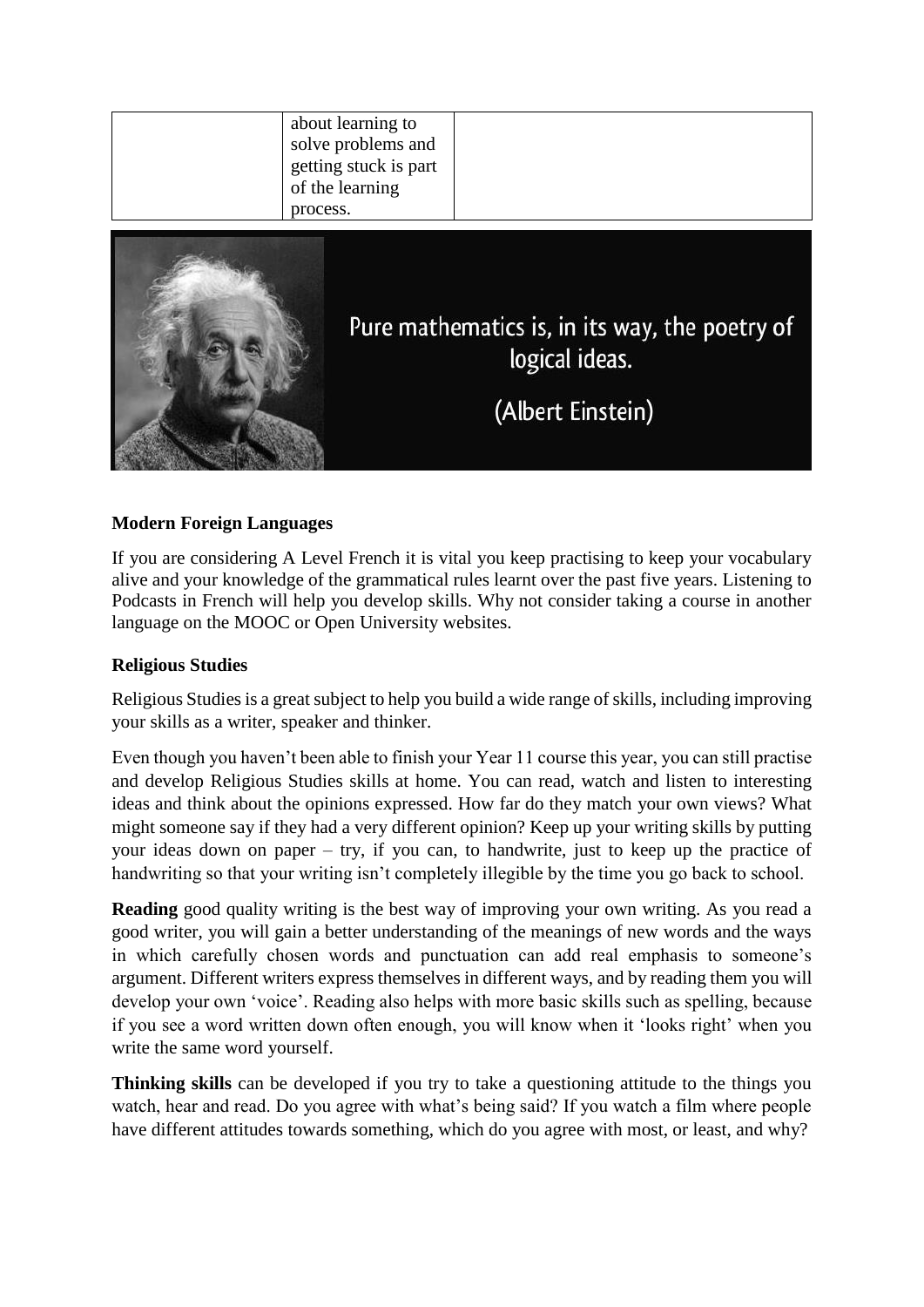Here are some different activities and exercises for you try if you're learning from home. In Religious Studies, some of the topics can be quite sensitive, so if the activity involves an issue that might make you upset, choose a different one. These times are already difficult enough; nobody wants you to be upset when there's no teacher there to talk you through your feelings.

#### Reading activities

Here are some books and some online resources you could try, if you can get hold of them. *Don't worry if they're not available or you can't get on the computer for very long – you won't be at a disadvantage.*

Reading *anything* of good quality, even if it's a novel or a book about an entirely different topic, is always helpful for improving your skills, because you are practising your comprehension skills as well as practising understanding different ways in which writers express their ideas. Your own writing will improve, the more you read.

These are just *some* ideas – you don't have to choose any of these if you'd rather read something else, and there are so many good books in the world that this list could go on for ever but it's a start:

**The Brothers Karamazov – Fyodor Dostoevsky**: a huge and important 'classic' book, which takes time and effort and is well worth both. Raises issues of God, evil, rivalry and loyalty…

**To Kill a Mockingbird – Harper Lee** – another classic and should be on everyone's 'must read' list

**The Puzzle of… - Peter Vardy** – this series of non-fiction books is about issues in religion and philosophy, very readable and you don't have to be an expert to enjoy them. You can dip in and out of different chapters rather than having to start at the beginning and work through to the end.

**Candide – Voltaire** – another 'classic', this one takes a philosophical view of people's approaches to evil and natural disaster. It's a great book but the topics might be too difficult for you to cope with in the current circumstances, so try it if you want to but save it for more stable times if you don't.

#### Critical thinking skills

Here are a couple of activities to try, to start you off, and then a selection of other directions you might like to take:

#### **Activity 1.**

This is the first episode of a documentary about attitudes towards homosexuality.

#### <https://www.youtube.com/watch?v=IMPl25oraVc>

This is the first episode of Stephen Fry's series 'Out There', where he explores attitudes to homosexuality in different parts of the world.

Questions to think about and/or write about – try to support your answers with reasoning:

1. Do you think there is a 'right' attitude and a 'wrong' attitude towards homosexuality? What is it that makes these attitudes right or wrong?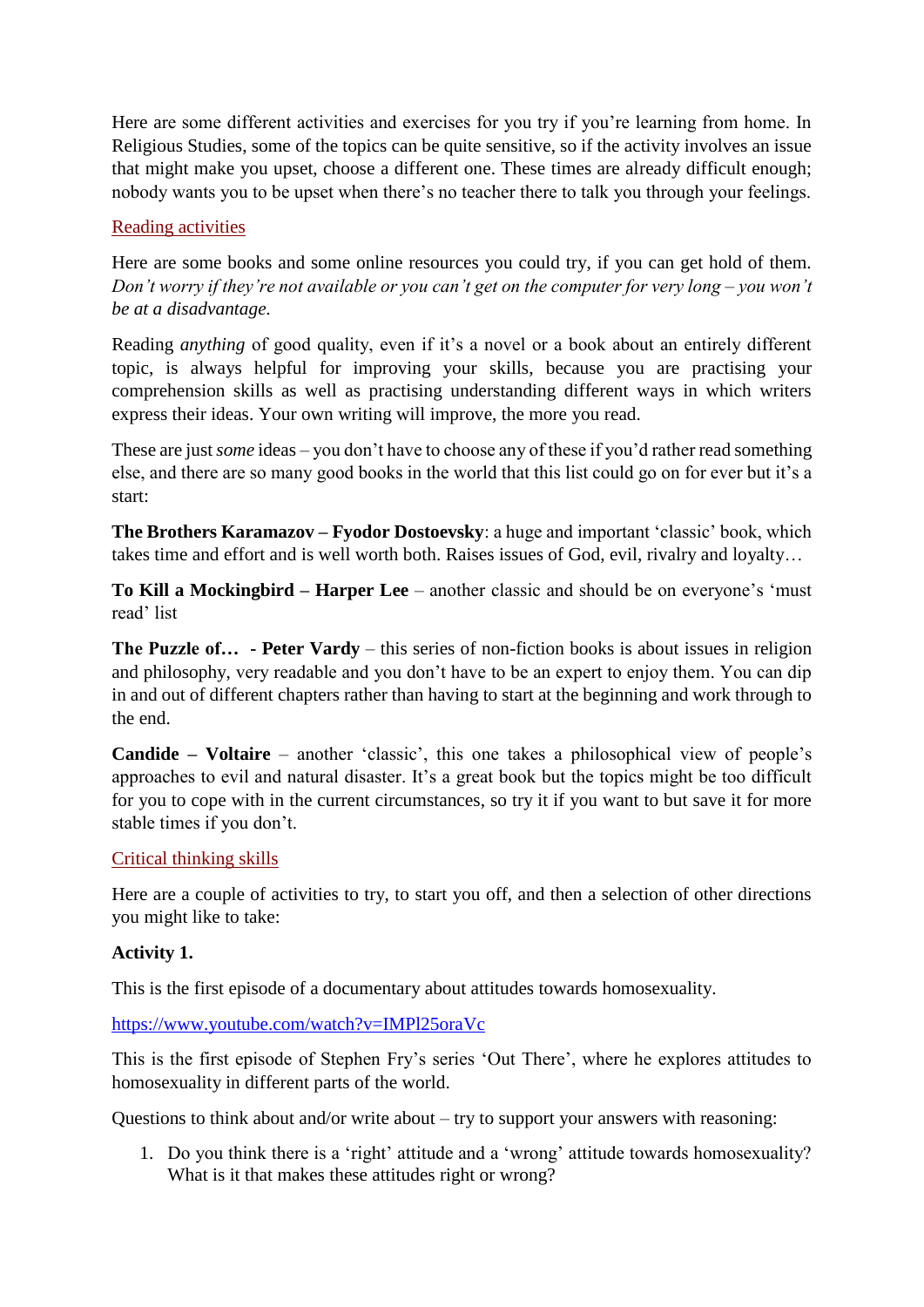- 2. Some people might argue that different cultures have different ideas about morality, and that these different cultural beliefs should be respected even if we don't agree with them. Do you think we should always respect the beliefs and attitudes of cultures different from our own, or should we try to persuade them to adopt our own beliefs instead?
- 3. What do you think are the aims of this television series? Do you think they are good aims? Do you think this first episode is successful in achieving its aims?
- 4. What religious reasons do people sometimes give for opposing homosexual relationships? How would you support or oppose these views?

#### **Activity 2**

Watch this documentary, 'Barra Boy'

<https://www.youtube.com/watch?v=nhGX1YCsvAM>

1. Do you think the story provides convincing evidence for reincarnation? Why, or why not?

2. What do you think counts as 'convincing evidence' for life after death (e.g. scripture, near death experiences, nothing)? What makes evidence convincing or unconvincing?

3. Read the accounts in the gospels of the resurrection of Jesus (you could use biblegateway.com if you don't have a Bible at home)

Matthew  $28:1 - 10$ John 20:  $1 - 18$ Mark  $16: 1 - 8$  Luke  $24: 1 - 10$ 

4. Do you find these stories convincing? Why, or why not?

5. Do you think the stories contradict each other, or are they just told from different points of view, in your opinion? What might account for the differences and the similarities between the stories?

#### **Now some books to help develop your thinking skills:**

**The pig that wants to be eaten – Julian Baggini**

**50 Philosophy Ideas you must know -**

**Think – Simon Blackburn**

#### **The Blind Watchmaker, and/or The God Delusion – Richard Dawkins**

These suggestions are only a few of the very many available, so don't worry if you can't get hold of these specific titles.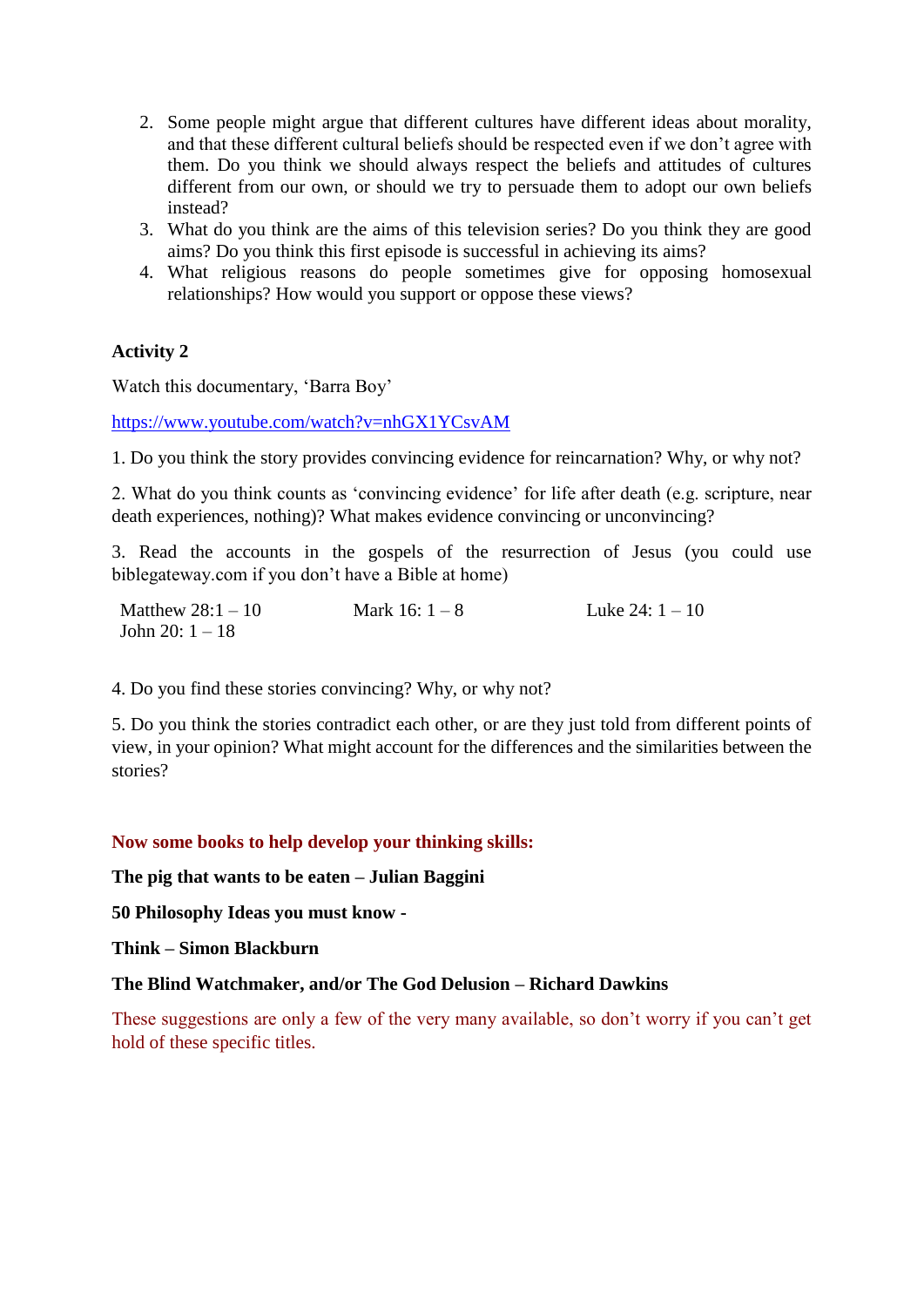#### **And some online resources:**

#### **The Philosophy Man** - **thephilosophyman.com**

This website gives you lots of different ideas to think about. Some are for younger children but you could try the 'brainsqueezers'. These are good if you don't have too much time, or if you're finding it difficult to settle to anything more concentrated.

#### **Philosophers Magazine – philosophersmag.com**

Try the games on this website, and read the commentaries that go with them. Lots to think about!

#### **Peped – peped.org**

This website has a lot of good resources that you might use once you start you're a level course; you could dip in and start exploring some of the ideas you will meet next year.

#### **Some things to watch and think about:**

All kinds of films and series have philosophical and religious ideas in them, so follow your own interests! You could try these, or choose something else, but try and use them as a stimulus for thinking and writing, rather than just sitting in front of them:

The Good Place The Matrix Unorthodox Twelve Angry Men

**TED talks** – these are usually wonderful, with plenty to stimulate your questioning and reasoning skills.

Some favourites:

Elizabeth Loftus – how reliable is your memory?

Dan Gilbert – why we make bad decisions

Richard Dawkins – militant atheism

Chimamanda Ngozi Adichie – We should all be feminists

Damon Horowitz – Philosophy in prison

There are loads of talks on here, so use the search engine to find topics that interest you. Practise note-taking; write notes as you listen, just as you would if you were listening to a real-life lecture, and practise the skill of jotting down key points at speed. Ask yourself questions when you get to the end: what were the speaker's key messages? Do you agree with the speaker? What might someone who disagreed say, and what might their reasons be?

#### **Research skills**

There are all kinds of resources on line and in books to help you, if you want to start to learn a little more about some of the philosophers you will meet in you're a level course.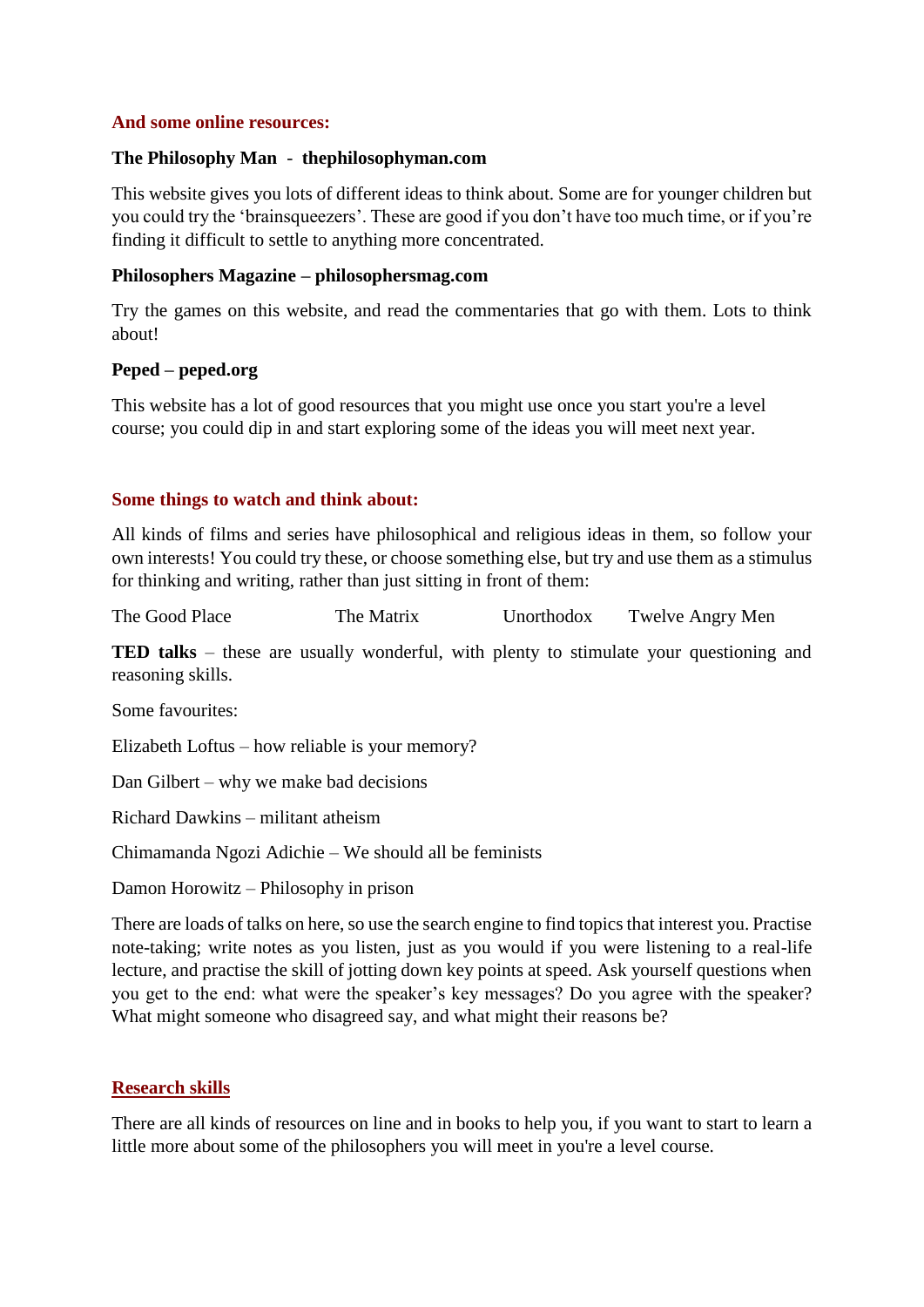Use Wikipedia as a starting point and follow some of the links in the articles. You could do some research about:

Plato Aristotle Aquinas Bentham Mill Hume Kant

Practice using a range of sources to find out about a single person. When you have gathered together range of information, try and synthesise it into a single piece of writing of your own.

The BBC has some great podcasts available:

<https://www.bbc.co.uk/programmes/p01f0vzr>

(They are quite long and heavyweight, don't worry if this activity isn't for you)

Practice your note-making skills by pausing and writing a summary of what you've heard so far. Think about whether you agree with what the philosopher is saying.

Listen to whatever takes your interest. For RS specifically, you could concentrate on the ones starred, and/or move onto others from this list:

- Plato's Republic \*\* St Thomas Aquinas \*\*Augustine The Ontological Argument \*\* The Soul \*\*Redemption \*\*Kant
- \*\*Relativism \*\*Utilitarianism William James Nietzsche Al-Ghazali \*\*Duty \*\*Good and Evil
- Altruism \*\*Feminism \*\*Evil Empiricism \*\*David Hume Logical Positivism  $*$  $Mill$

#### **Science**

Students have been mailed a link to the very comprehensive Huddle Transition to Year 12 resources and are strongly encouraged to work through these.

#### **Technology**

Most important- Practice 2D and 3D design ~free online

<https://3dsourced.com/rankings/best-free-3d-software/>

<https://www.sketchup.com/>

<https://www.tinkercad.com/>

<https://www.scan2cad.com/cad/14-top-free-cad-packages/>

Watch these…

How to Make – New Series BBC 4

Thursdays BBC Four 8PM or catch up on iplayer.

<https://www.bbc.co.uk/programmes/m000gwzg>

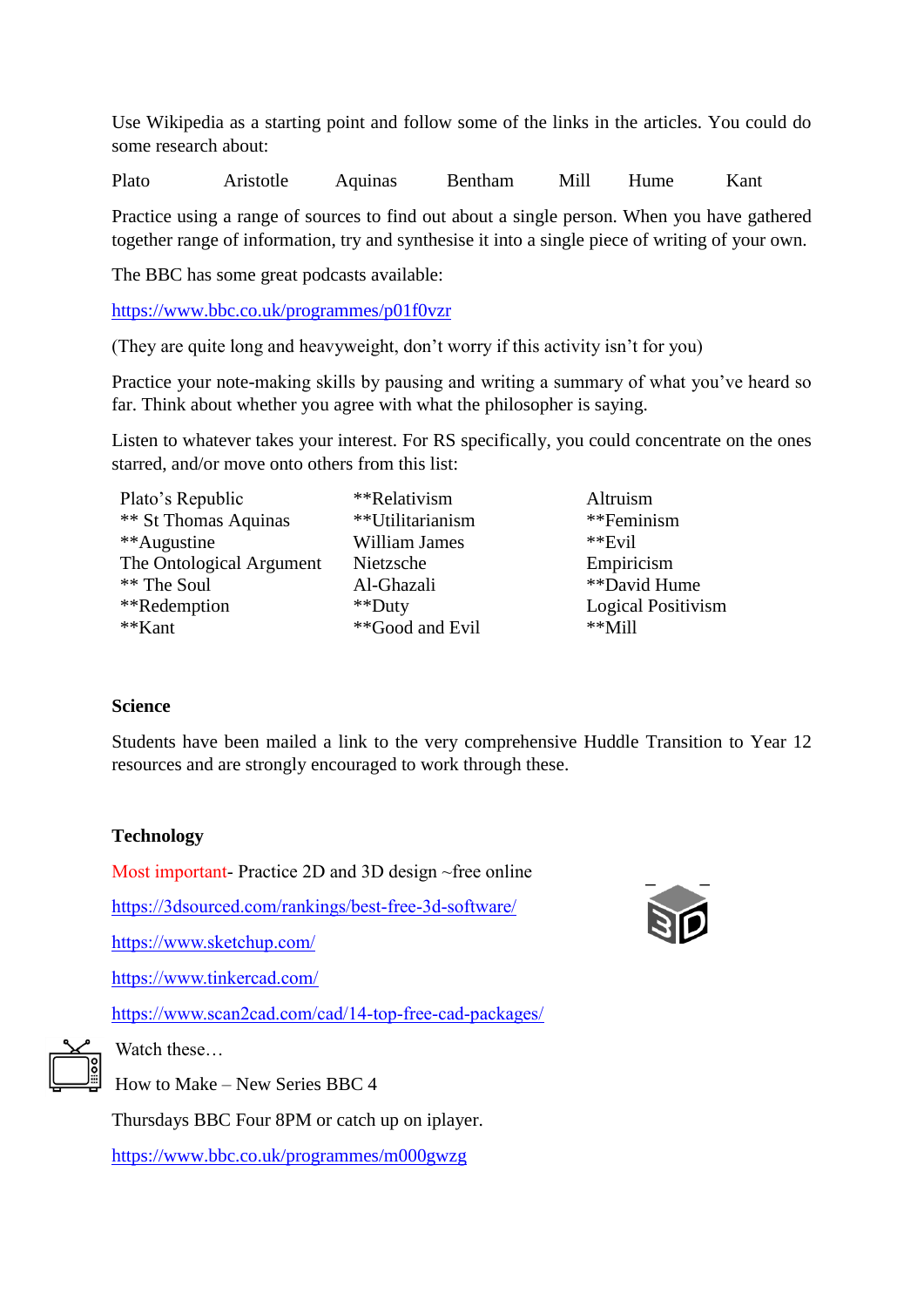Soup cans and superstars BBC iplayer.

Pop Art and its influence on the wider world.

<https://www.bbc.co.uk/programmes/b067ftp7>

Bauhaus 100 BBC iplayer

The story of the design school and its influence on the world.

<https://www.bbc.co.uk/iplayer/episode/m0007trf/bauhaus-100>

Rams; principles of good design Vimeo [https://vimeo.com/304626830?fbclid=IwAR0F\\_pw\\_FKbVLDPKireqhpgXs1N1U8xE0Ivmz](https://vimeo.com/304626830?fbclid=IwAR0F_pw_FKbVLDPKireqhpgXs1N1U8xE0IvmzGFxNaGUEEjIgKqUb9SaAVg) [GFxNaGUEEjIgKqUb9SaAVg](https://vimeo.com/304626830?fbclid=IwAR0F_pw_FKbVLDPKireqhpgXs1N1U8xE0IvmzGFxNaGUEEjIgKqUb9SaAVg)

First Secret of Good Design – TED talk

<https://www.youtube.com/watch?v=9uOMectkCCs>

Biomimicry Design – TED talk

[https://www.youtube.com/watch?v=k\\_GFq12w5WU](https://www.youtube.com/watch?v=k_GFq12w5WU)

Abstract: The Art of Design - Netflix

<https://www.netflix.com/gb/title/80057883>

America's Test Kitchen, (2013). *Science: A Closer Look at Gluten*. [video] Available at:

<https://www.youtube.com/watch?v=zDEcvSc2UKA>

Denaturation – Coagulation

<https://www.youtube.com/watch?v=YyxeWlhzNHY>

Randomisation:<https://www.randomcodegenerator.com/en/generate-codes>

BBC:<https://www.bbc.co.uk/programmes/p028z2z0/episodes/downloads>



Try these…

Design in a nutshell

Design era talks plus try the quiz to find out which designer your design thinking is similar to.

[http://www2.open.ac.uk/openlearn/design\\_nutshell/](http://www2.open.ac.uk/openlearn/design_nutshell/)

Sketch-a-day

Spencer Nugent developing sketching skills

[https://www.youtube.com/channel/UCBtSgEZk914z5InEs\\_U2J3w](https://www.youtube.com/channel/UCBtSgEZk914z5InEs_U2J3w)

Design Ventura Mini Challenge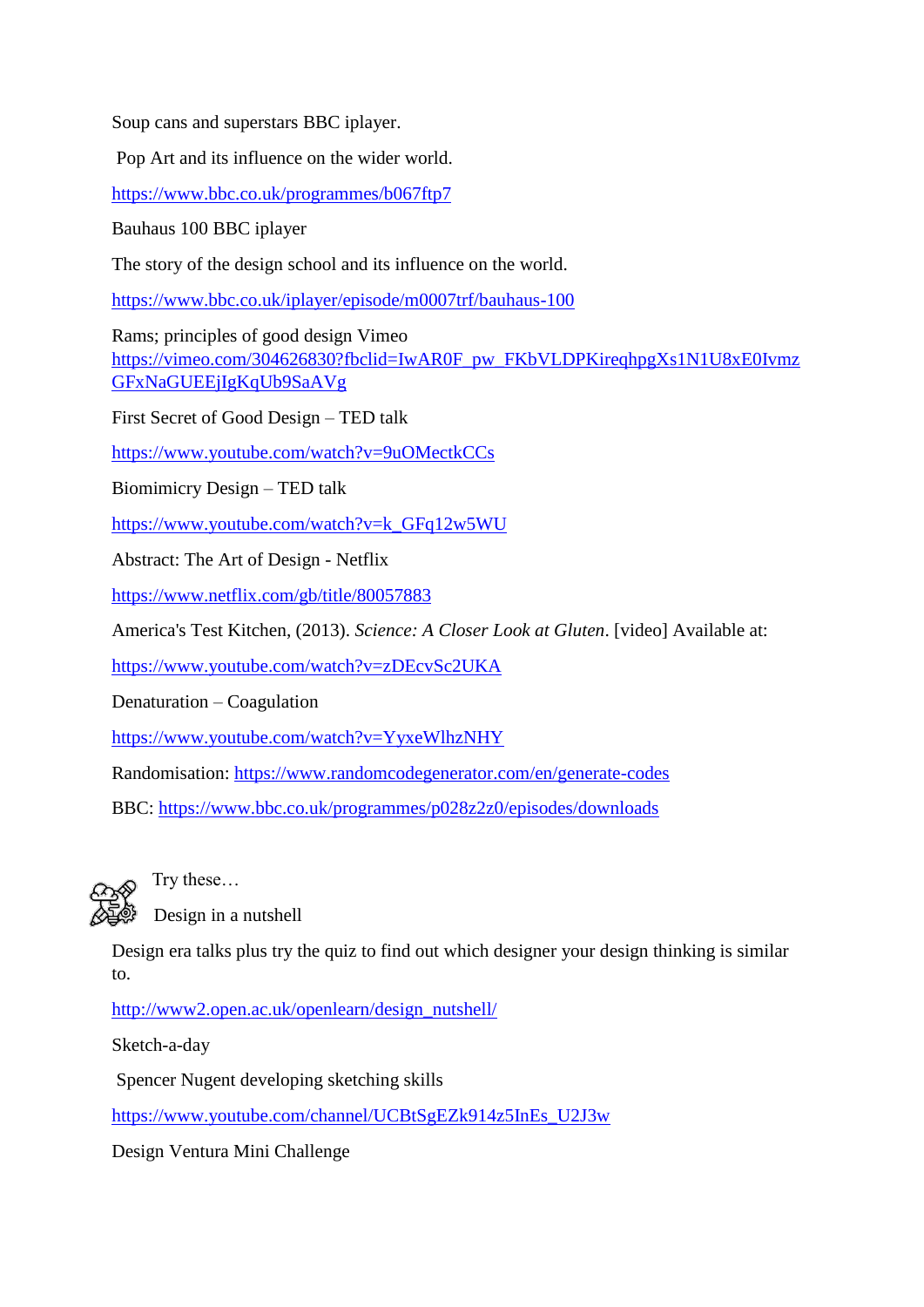<https://ventura.designmuseum.org/2020/03/30/design-ventura-online-mini-challenge/>

Virtual Museums:

V&A London - Take a trip through their collections

<https://www.vam.ac.uk/collections?type=featured>

Design Museum - Digital Museum content

<https://designmuseum.org/digital-design-calendar>

Design information

<https://designmuseum.org/design>

Designers information

<https://designmuseum.org/designers>

Food Science and Nutrition

[www.thenutritionprogram.co.uk](http://www.thenutritionprogram.co.uk/)

<https://blog.nutritionprogram.co.uk/>

<https://foodcrumbles.com/>



Listen to these…

50 things that made the modern economy.

Series of podcasts about all sorts of products that have changed the way we live; some surprising choices.

<https://www.bbc.co.uk/programmes/b08k9pv0>

30 animals that made us smarter

Series of podcasts about how studing animals and biomimicry has helped humans develop new products.

<https://www.bbc.co.uk/programmes/w13xttw7/episodes/downloads>

Food Science

<https://player.fm/podcasts/Food-Science>

 $\equiv$   $\equiv$  Course related textbooks



Full A Level Textbook – expensive and not directly for our specification but could be a useful resource. [https://www.amazon.co.uk/AQA-AS-](https://www.amazon.co.uk/AQA-AS-LevelDesignTechnology/dp/1510414088/ref=sr_1_1?crid=2YQHELNJ1Z7CC&dchild=1&keywords=design+and+technology+a+level&qid=15861)[LevelDesignTechnology/dp/1510414088/ref=sr\\_1\\_1?crid=2YQHELNJ1Z7CC&d](https://www.amazon.co.uk/AQA-AS-LevelDesignTechnology/dp/1510414088/ref=sr_1_1?crid=2YQHELNJ1Z7CC&dchild=1&keywords=design+and+technology+a+level&qid=15861) [child=1&keywords=design+and+technology+a+level&qid=15861](https://www.amazon.co.uk/AQA-AS-LevelDesignTechnology/dp/1510414088/ref=sr_1_1?crid=2YQHELNJ1Z7CC&dchild=1&keywords=design+and+technology+a+level&qid=15861)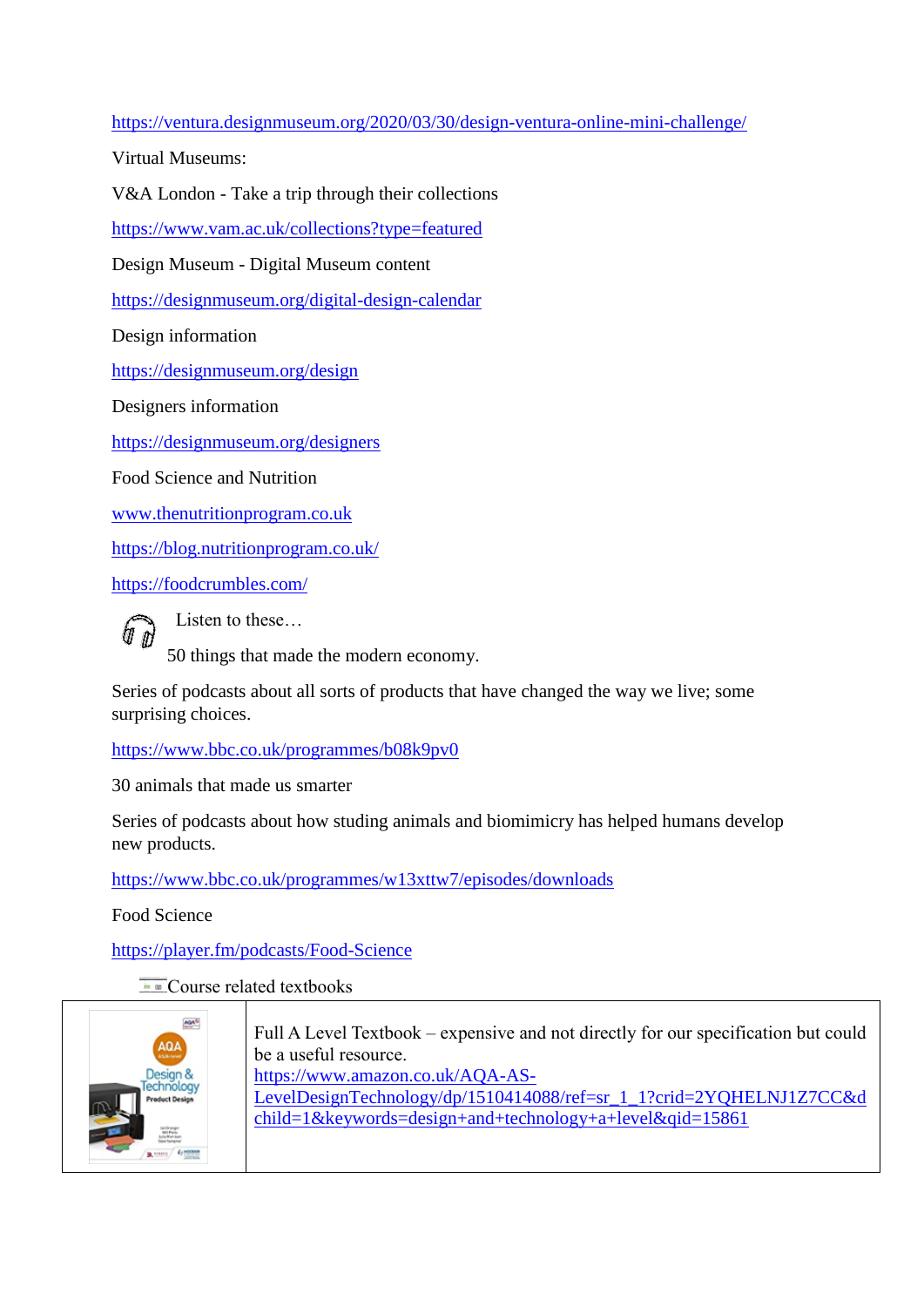|                                                                                                                                                                 | Revision Guide – cheaper than the full textbook but succinct and to the point |
|-----------------------------------------------------------------------------------------------------------------------------------------------------------------|-------------------------------------------------------------------------------|
| my revision notes                                                                                                                                               | support.                                                                      |
| <b>AQA A Level</b><br><b>DESIGN AND</b>                                                                                                                         | https://www.amazon.co.uk/My-Revision-Notes-Technology-Product-                |
| 'FCHNOLOGY<br>PRODUCT DESIGN                                                                                                                                    | ebook/dp/B07FCX7SH8/ref=pd_sbsd_14_1/259-9388548-                             |
|                                                                                                                                                                 | 9027630? encoding=UTF8&pd rd i=B07FCX7SH8&pd rd r=8b0058ff-76bd-              |
| 2017                                                                                                                                                            | $460f$ -bbb $0-$                                                              |
| <b>Julia Morrison</b><br>Dave Sumpne                                                                                                                            | e20bcd53e83b&pd_rd_w=DsfNU&pd_rd_wg=0tqKx&pf_rd_p=6325e962-1fe3-              |
| $47$ HODDER                                                                                                                                                     | 4877-92b0-                                                                    |
|                                                                                                                                                                 | 6ec523db95c5&pf_rd_r=KQB9A4B2NTV10JSA5NTJ&psc=1&refRID=KQB9A                  |
|                                                                                                                                                                 | 4B2NTV10JSA5NTJ                                                               |
| <b>Essential Maths Skills</b>                                                                                                                                   | Maths for D&T A Level – Support for the Maths content.                        |
| ter As/A-level<br>Design and<br><b>Technology</b>                                                                                                               | https://www.amazon.co.uk/Essential-Maths-Skills-Design-                       |
| tan $\mathcal{A} \times \mathcal{C} \equiv \sqrt{2}$<br>$4 + \epsilon$ cos<br>$\pi$ $\mathbb{R} \times \bullet$ $\Box$<br>$\circ$ sin $\mathscr{L}$ oO $\equiv$ | Technology/dp/1510417060/ref=sr_1_4?crid=2YQHELNJ1Z7CC&dchild=1&key           |
|                                                                                                                                                                 | words=design+and+technology+a+level&qid=1586177928&sprefix=design+and+        |
|                                                                                                                                                                 | technology+%2Caps%2C155&sr=8-4                                                |
|                                                                                                                                                                 |                                                                               |
|                                                                                                                                                                 |                                                                               |



Other reading online

Design Week Magazine Online <https://www.designweek.co.uk/>

Make Magazine Online <https://makezine.com/tag/uk/>

Science Focus online – links to materials and technology developments.

<https://www.sciencefocus.com/>

Other reading books/ Blogs/Articles

Materials for Design Chris Lefteri ISBN978-1-78067-344-8

Making IT Manufacturing Techniques for PD Chris Lefteri ISBN 978-1-85669-749-1

The Pocket Universal Principles of Design: William Liddell ISBN: 978-1631590405

The Pocket Universal Methods of Design: Hannington & Martin ISBN: 978-1631593741

<http://www.insearchofheston.com/tag/food-blog/page/2/>

DT teacher invents laser-cut plastic visor for frontline London medics

[https://www.standard.co.uk/news/health/whitgift-school-teacher-invents-visors](https://www.standard.co.uk/news/health/whitgift-school-teacher-invents-visors-a4409561.html)[a4409561.html](https://www.standard.co.uk/news/health/whitgift-school-teacher-invents-visors-a4409561.html)

**Don't forget you have access to the PiXL Transition Resources via the COVID19 page on the school website. These are a very comprehensive set of resources to help you prepare for the start of your Post 16 studies.**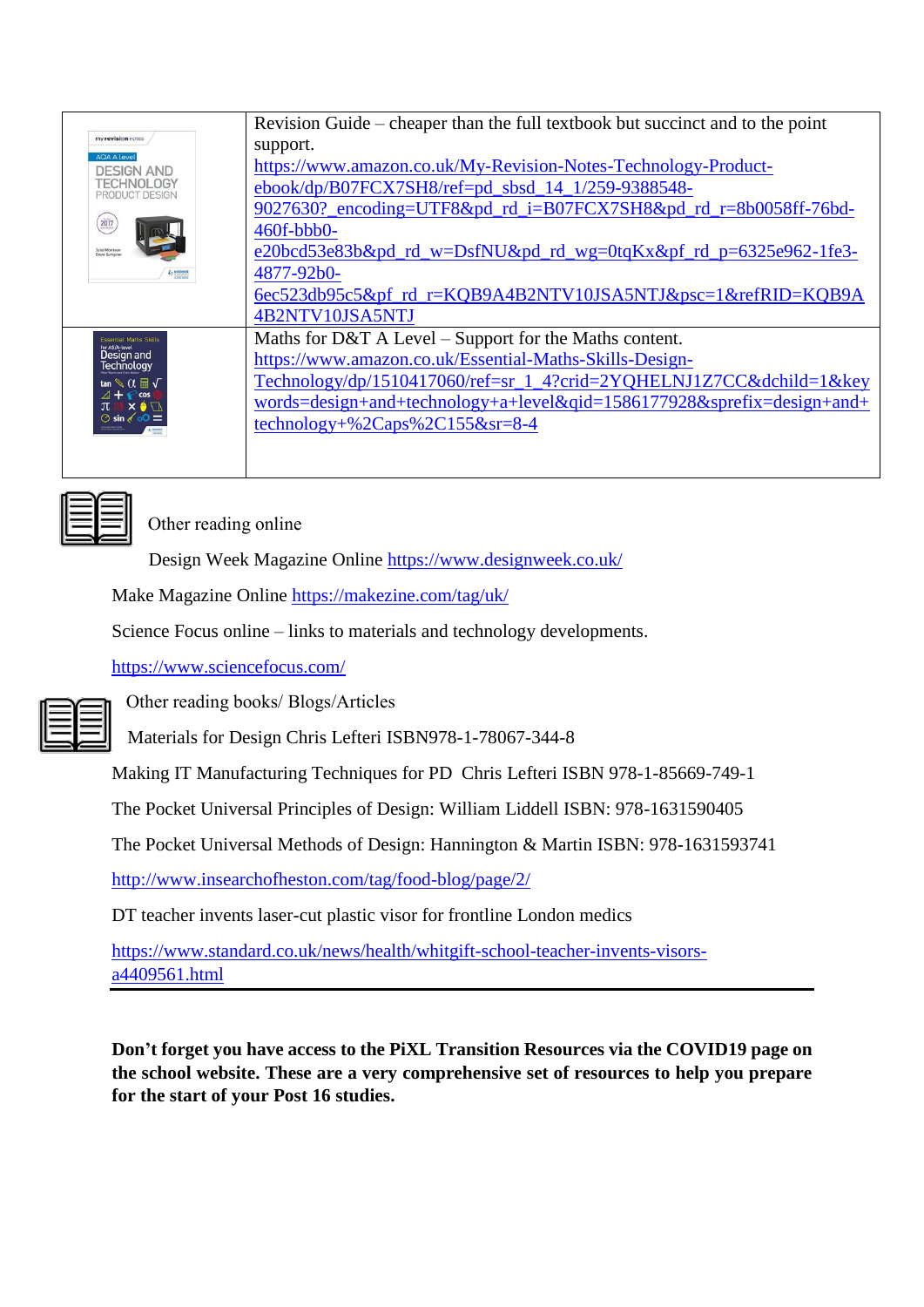## **Advice from other Schools and Colleges**

| <b>Beths Grammar School</b>           | We produced a new Sixth Form Reading List<br>https://www.beths.bexley.sch.uk/page/?title=Reading+List&pid=166<br>and directed our Year 11 students to read up on their respective A level<br>choices. We asked students to become familiar with relevant exam<br>boards, websites, textbooks – and to begin grappling with some of the<br>content outlined in the specifications. The Reading List gives students<br>guidance on materials they can read now to give them a head-start.<br>Some departments may give generic tests at the start of the year to<br>gauge student knowledge, but we do not plan to deliver formal testing<br>on arrival.                                                                                                                                                                                                                                                                                                       |
|---------------------------------------|--------------------------------------------------------------------------------------------------------------------------------------------------------------------------------------------------------------------------------------------------------------------------------------------------------------------------------------------------------------------------------------------------------------------------------------------------------------------------------------------------------------------------------------------------------------------------------------------------------------------------------------------------------------------------------------------------------------------------------------------------------------------------------------------------------------------------------------------------------------------------------------------------------------------------------------------------------------|
| Dartford Grammar School<br>for Girls  | Just before Easter we sent over a reading list for Year 11 students<br>preparing for A Level courses to help them keep on with some<br>learning. We will be doing new lists as time progresses depending on<br>how the timeline of lockdown continues for.                                                                                                                                                                                                                                                                                                                                                                                                                                                                                                                                                                                                                                                                                                   |
| Wilmington Academy                    | We have written to all students who have applied to us. At this stage,<br>all students have been given a conditional offer, subject to academic<br>attainment and school references.<br>We have also written to students detailing how the transition<br>programme is likely to start. It is likely at this stage that transition<br>work will be conducted remotely via a distance learning platform, and<br>staff are working away behind the scenes in order to put this into place.<br>It is looking like that students will face baseline testing in<br>September, most probably around English and Maths. Individual<br>subjects will assess through the transition work which will be provided<br>in July.                                                                                                                                                                                                                                            |
| Wilmington Grammar<br>School for Boys | As Head of Year 11 I have impressed the importance of reviewing the<br>student's A level choices at this time. As a school, we are currently<br>preparing sample assignments for our year 11s to trial to get a taste of<br>what studying each subject at A level. We have also recommended that<br>they start looking at the specification offered for each subject and<br>review/purchase material related to courses that they know they are<br>interested in taking. This information can be found on the link<br>attached: https://www.wg6.co.uk/228/curriculum-booklet<br>Curriculum Booklet and more can be found at: www.wg6.co.uk<br>In years past, we have always conducted a 'bridging assignment' over<br>the summer for both internal and external students and an 'initial<br>assessment' in September. It is very likely that an initial assessment<br>will be administered in September for all students (assuming being<br>back to school). |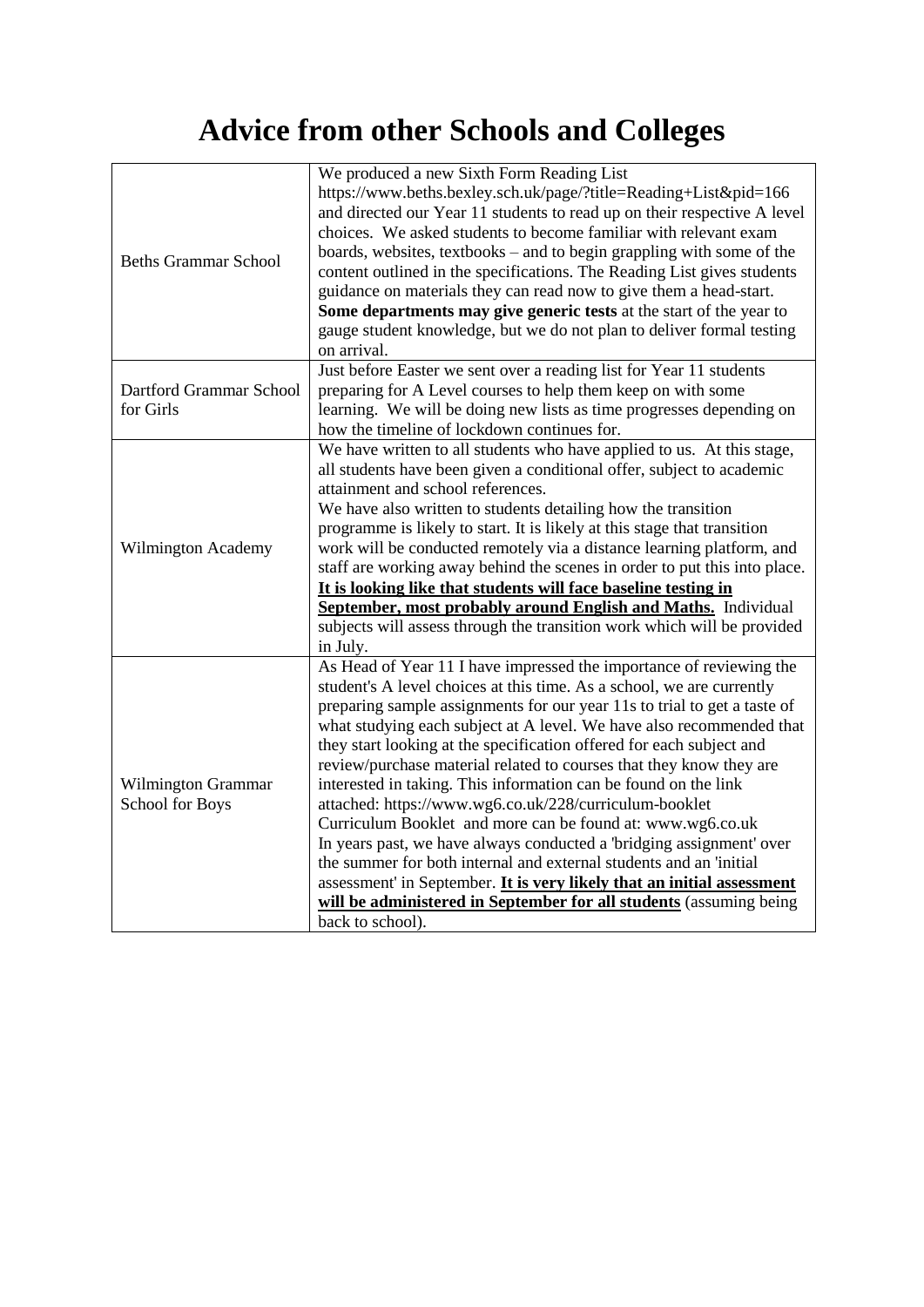### **Appendix – Art Video Shorts**

<https://www.youtube.com/watch?v=8m98blDqBhk-> Rauschenberg; suitable for Y10 and 11. 'Thinking outside the box'

<https://www.youtube.com/watch?v=z3uoNlKDPaY-> Tate Modern. Watch the video that provides a virtual gallery experience of the Tate Modern Gallery in London. After viewing, write a paragraph on the importance of Art galleries like the Tate Modern for society and culture in the UK. Consider these questions:

-What function do they serve? Why are they important?

-What kind of experience does an art gallery give us, based on your viewing of this video? -What art galleries and exhibitions would you like to visit? Do some research and list three galleries and exhibitions you would like to visit when lockdown is over.

<https://www.youtube.com/watch?v=lPgj7lHnU10-> Rothko. Good overview of the iconic artist, and how Tate Exhibition recreated an environment planned by the artist.

[https://www.youtube.com/watch?v=kL0gRFgUT\\_M-](https://www.youtube.com/watch?v=kL0gRFgUT_M-) Munch's expressive work. Bold brush marks and symbolism behind work.

[https://www.youtube.com/watch?v=yLPgji4GH\\_k-](https://www.youtube.com/watch?v=yLPgji4GH_k-) Turner —— LIGHT AND COLOUR TEXTURE MOOD AN THINKING ABOUT OUR NATURAL SURROUNDINGS AND ENVIRONMENT.

Durer video useful for bridging unit and for yr 10 lesson for the 23rd of April: https://www.khanacademy.org/humanities/renaissance-reformation/northern/durer/v/tippingpoint

<https://www.youtube.com/watch?v=8vO1KTW8hWo-> Lichtenstein - POP ART - style and techniques.

<https://www.youtube.com/watch?v=fnORitT5h4U-> Pollock Very good- exhibition talk in gallery space. How Jackson Pollock made an abstract expressionist painting. Art explained.

[https://www.youtube.com/watch?v=BM34JysCI\\_s-](https://www.youtube.com/watch?v=BM34JysCI_s-) Caulfield very good! Showing what it is like to be at the Tate Britain - Modern art , flat colours a play with lines and shapes. Could research the artists and write about key elements of art like line, tone, form, colour and texture etc.

This is MOMA:

[https://www.youtube.com/watch?v=EncR\\_T0faKM-](https://www.youtube.com/watch?v=EncR_T0faKM-) Pollock Action painting ,studio work.

<https://www.youtube.com/watch?v=vSiu8qzHV6c-> Rothko - Creating a Rothko in studio.

<https://www.youtube.com/watch?v=imxjtEPfVFY> - Louvre tour, walking through the gallery as an experience.

<https://www.youtube.com/watch?v=imxjtEPfVFYm-> Hockney discussion about art history and photography - 'People has always had a deep desire to make pictures'.